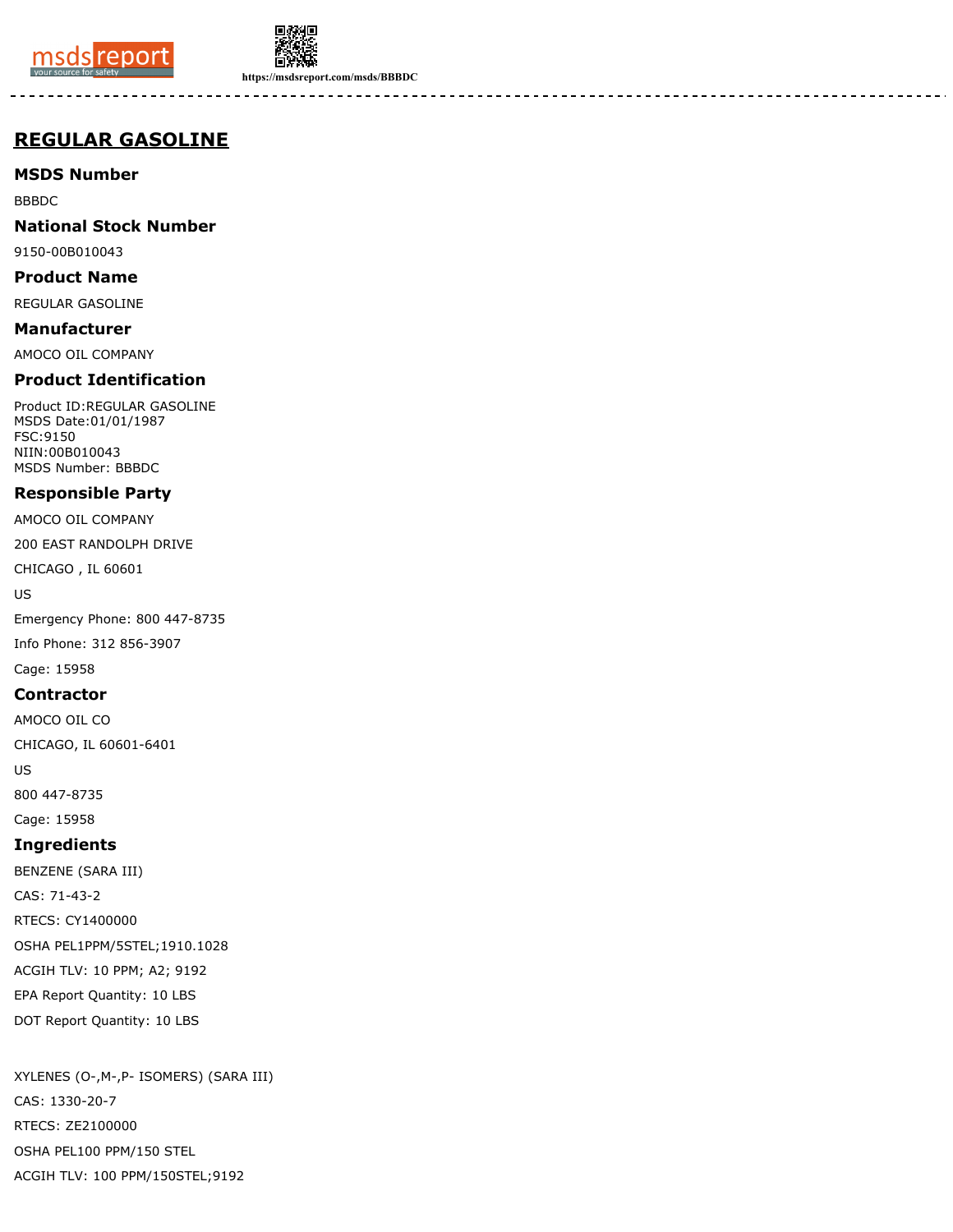



**https://msdsreport.com/msds/BBBDC**

EPA Report Quantity: 1000 LBS

DOT Report Quantity: 1000 LBS

TOLUENE (SARA III)

CAS: 108-88-3

RTECS: XS5250000

OSHA PEL200 PPM/150 STEL

ACGIH TLV: 50 PPM; 9293

EPA Report Quantity: 1000 LBS

DOT Report Quantity: 1000 LBS

#### **Hazards**

Routes of Entry: Inhalation:YES Skin:YES Ingestion:YES Health Hazards Acute and Chronic:EYE:NO SIGNIFICANT IRRITATION EXPECTED.SKIN:PROLONGED OR REPEATED CONTACT CAN DEFAT THE SKIN AND LEAD TO IRRITATION AND/OR DERMATITIS.INHALATION:VAPOR HARMFUL.WILL PRODUCE SYMPTOMS OF INTOXICATION,HEA DACHE,DIZZINESS AND NAUSEA.INGESTION:LOW VISCOSITY PRODUCT.HARMFUL IF SWALLOWED OR ASPIRATED INTO LUNGS.

Explanation of Carcinogenicity:BENZENE HAS BEEN SHOWN TO CAUSE CANCER (LUEKEMIA) AND OTHER ADVERSE BLOOD EFFECTS (ANEMIA). Effects of Overexposure:SAME AS ACUTE AND CHRONIC SYMPTOMS

#### **First Aid**

First Aid:EYES:FLUSH EYES WITH PLENTY OF WATER.SKIN:WASH EXPOSED SKIN WITH SOAP AND WATER.REMOVE CONTAMINATED CLOTHING,INCLUDING SHOES AND CLEAN AND DRY THOROUGHLY.INHALATION:IF ADVERSE EFFECTS OCCUR,REMOVE TO UNCONTAMINATED AREA.GIVE ARTIFICIAL RESPIRATION IF NOT BREATHING.GET MEDICAL ATTENTION.INGESTION:IF SWALLOWED DO NOT INDUCE VOMITING.GET IMMEDIATE MEDICAL ATTENTION.

## **Fire Fighting**

Flash Point:-45 DEG F Lower Limits:1.3 Upper Limits:7.6 Extinguishing Media:DRY CHEMICAL (B-C),CARBON DIOXIDE,WATER FOG,FOAM (WATER MAY BE INEFFECTIVE)

#### **Accidental Release**

Spill Release Procedures:REMOVE OR SHUT OFF ALL SOURCES OF IGNITION.USE WATER SPRAY TO DISPERSE VAPORS.INCREASE VENTILATION IF POSSIBLE.

## **Handling**

Handling and Storage Precautions:STORE AWAY FROM HEAT,IGNITION SOURCES, AND OPEN FLAME IN ACCORDANCE WITH APPLICABLE FEDERAL,STATE OR LOCAL REGULATIONS. Other Precautions:AVOID STRONG OXIDIZIERS.USE AS MOTOR FUEL.

#### **Exposure Controls**

Respiratory Protection:AVOID BREATHING VAPOR AND/OR MIST.USE WITH ADEQUATE VENTILATION. Ventilation:KEEP AREA WELL VENTILATED. Protective Gloves:WEAR PROTECTIVE GLOVES,IF REPEATED USE. Eye Protection:SAFETY GLASSES ARE GOOD PRACTICE. Supplemental Safety and Health ASPIRATION OF THIS PRODUCT INTO THE LUNGS CAN CAUSE CHEMICAL PNEUMONIA AND CAN BE FATAL.ASPIRATION INTO THE LUNGS CAN OCCUR WHILE VOMITING AFTER INGESTION OF THIS PRODUCT.

## **Chemical Properties**